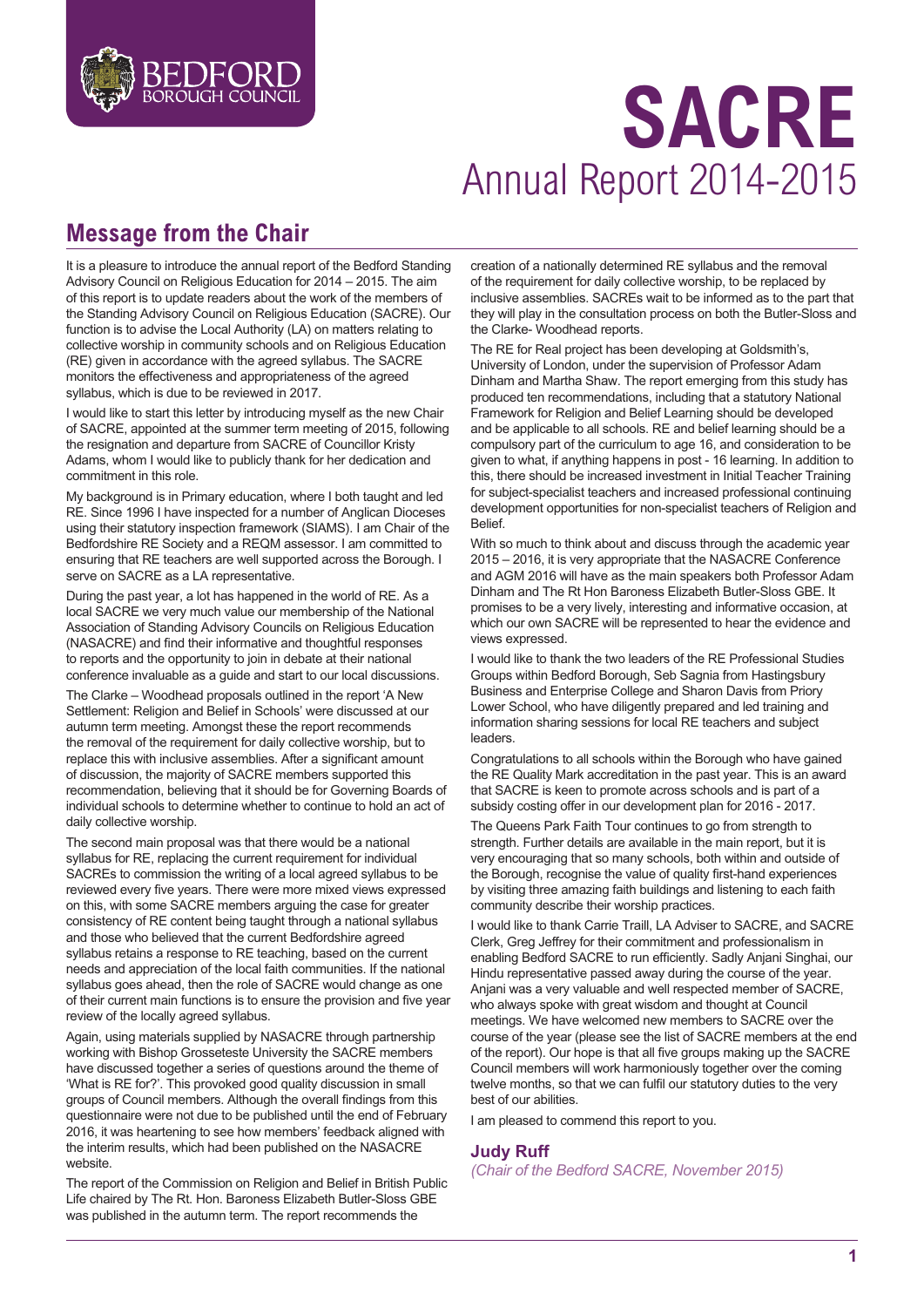#### **Standards in Religious Education**

Between September 2014 and July 2015, a total of fifteen Bedford Borough Schools were inspected under the Section 5 Ofsted framework. Of these, eight were lower schools, one was a primary school, three were middle schools, two were special schools and one was a pupil referral unit.

Evidence of SMSC was used to contribute to overall judgements in the four key areas on some but not all occasions:

- Leadership and Management 15 times.
- Early Years four times.
- Behaviour and Safety of Pupils twice.

This analysis is worked out on 21 comments made in 15 Bedford Borough School inspections. Four schools received SMSC comments in two areas and one schools received SMSC comments in three areas.

## **Bedford Borough RE Examination Results in 2014**

#### **Religious Studies: Exam: GCSE Short Course**

Across the Borough there were 139 students entered for this examination. Of these 50.4% gained a grade between A\* and C and 93.5% between A\* to G. 'White British' students made up the majority of these entries (97) with 'Indian' and 'Any Other White Background' students in the next largest group (9). The cohort was made up of 64 girls and 66 boys. Girls outperformed the boys at grades  $A^*$  - C (58.9% to 40.9%)

#### **Comparison to 2014**

The number of students entered for this examination fell by 457 students in 2015. This is the second annual drop in the numbers entered for short course as more schools enter students into the full course. The percentage gaining between A\* - C rose by 4.7%. The picture regarding gender representation reverted back in 2015: as in 2014, boys outperformed girls at

grades A\* - C.

#### **Religious Studies:Exam: GCSE Full Course**

All eight of the Borough's Upper and Secondary schools entered students for this examination. 1188 students were entered across the Borough. One school entered considerably more students than the other four (Sharnbrook 392). The next closest was Wootton Upper School (291 students). 73.2% of students gained grades A\* - C with 97.2% gained A\* - G. Again, 'White British' students represented the largest group entered (783). 'Any Other White Background' students were the second largest group entered (73). The cohort was made up of 591 girls and 597 boys. Girls outperformed boys at grades A\* - C (78.7% - 67.8%).

#### **Comparison to 2014**

511 more students were entered for this examination than 2014 with all schools now offering the full course. The percentage of students gaining an A\* - C rose slightly on 2014 by 0.1%. Yet the percentage of students achieving A\*-G fell by 1.9%, the second annual drop in a row. In 2014, girls also outperformed boys at grade A\* - C however this year girls attainment at A\*-C fell by 0.6%, whilst boys attainment rose by 1%.

#### **End of Key Stage 5 outcomes**

The data shown reflects those students leaving school in Year 13 and does not include the Year 12 results for the current year. These will be reported when the students are at the end of Key Stage 5.

#### **Religious Studies: Exam: GCE AS Level**

104 students completed Key Stage 5 from three different upper schools with an AS in RE with 26.0% gaining a grade  $A - B$ . Of the 104 students entered, 50 were 'White British'. The cohort was made up of 79 girls and 25 boys. Girls outperformed boys at grade A – B (27.8% compared to 20.0%)

#### **Comparison with 2014**

The numbers of entries rose for the third year running in 2015 with 67 more students being entered for this examination when compared to 2014. For the first time in three years, outcomes at grades A-B rose; results increased by 9.8% in 2015.

#### **Religious Studies: Exam: GCE A Level**

81 students were entered across four upper schools. Of these, 2.5% gained an A\* in their examination, 9.9% gained between A\* - A, 40.7% between A\* - B and 97.5% between A\* - E. 'White British' students represented the majority ethnic grouping at 37 students with the six 'Indian' students forming the second largest group. The cohort was made up of 53 girls and 28 boys. Girl outperformed boys at grades A\* - B (45.3% - 32.1%)

#### **Comparison with 2014**

Entries were up in 2015 for the second year running, with five additional students taking the exam. The percentage of students attaining either a grade A\* or A slightly rose in 2015 by 0.7%, but the percentage of students obtaining grade A\* - B dropped by 2.7%. This is the second annual drop. For the second year running, girls outperformed boys at grades A\* - B. The gap in attainment is now 13.2 in favour of girls.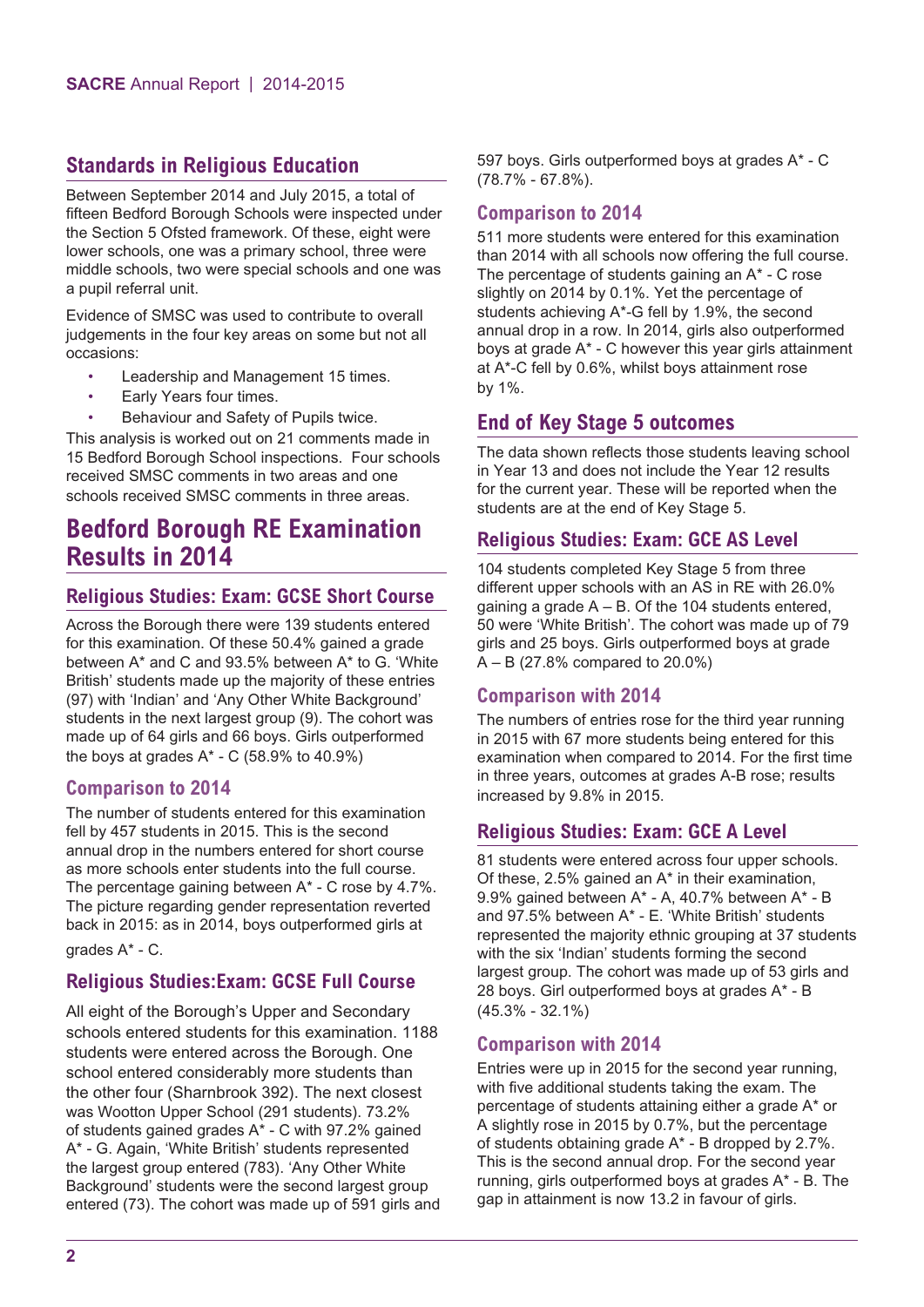## **Queens Park Faith Tour**

Bedford Borough SACRE has funded the Faith Tours undertaken by Borough schools by reducing costs for visits by £50. This means that Borough schools pay £100 instead of the £150 charged to schools outside the Borough for the tour.

The number of schools wishing to experience the Faith Tour has increased year on year, so that it is common now to be part of a 'carousel' arrangement, whereby schools visit on the same day, but start their tours from different faith buildings. This has enabled the Faith Tour organisers to enable more schools to be part of the initiative. Schools visiting are predominantly from the Primary phase, but in this Borough it includes a number of Middle schools who also appreciate the opportunity to bring students. Some larger schools have spread their visits over a number of days to accommodate the numbers involved.

The Faith Tour trustees have in place an end of visit evaluation form. This has proved very useful in enabling the trustees to see where further improvements could be made. Out of all the tours conducted in 2015 (including schools from outside of the Borough), 65 completed evaluation forms were received. The majority were extremely complimentary and appreciative with comments such as, 'Gave children an insight into the different places of worship' and 'key words and explanations were appropriate for the age of the children'. In addition there were some considerations for future improvement, such as a focus on specific topics at individual places of worship. The booking form has been revised to allow teachers to highlight their specific focus in advance.

A request to make the Tour Day instructions clearer has also been addressed, with confirmation letters specifying whether schools are on a single tour, a carousel (where two schools visit at the same time, but go to different buildings to start), or a double carousel, (when one school with large numbers is split into two groups, each going to the places of worship in a different order). Other issues raised have been around the use of a microphone in church, more visual prompts to be used at the Mosque and more activities at the Gurdwara to lessen the period of sitting and listening. All of these suggestions will be or have been discussed at the Faith Tour Steering Group meetings.

Neslyn Pearson, of the Faith Tour Steering Group came to our summer term SACRE meeting to update Council members on the work and impact of the Tours.

## **Support for SACRE**

SACRE wishes to express its appreciation for the support given by Bedford Borough in terms of funding for SACRE's work and for enabling the Council to benefit from the services of Greg Jeffrey from Members' Services.

## **RE Quality Mark**

In Bedford Borough to date we have four schools who have been awarded the 'gold' mark for their work in RE. Huge congratulations go to three schools in the Catholic Federation who have been part of this success story:

- St Thomas More Secondary School
- St Gregory's Middle School
- St Joseph's Lower School.

The fourth, Bromham VC Lower School is the most recent to be awarded this highest level of recognition for the quality of the RE teaching and provision.

Beauchamp Middle has worked its way through 'bronze' to receive a 'silver' award in 2015. Furthermore, Hastingsbury Business and Enterprise College and St Lawrence Lower School have both received a 'bronze' award. Very well done to all schools.

SACRE Council members have agreed to fund 10 schools within the Borough for 50% of the costs of applying for the award. Schools have already responded by putting in applications for this funding.

### **Advice and Support for Schools**

Many schools use the support and resources provided by Jane Chipperton, Religious Education Adviser for the Diocese of St Albans, who oversees a resource base at St Mark's Church Centre, Brickhill. The resource collection and Beds RE website (www.bedsre-resources.org.uk/), support the multi faith approach of the Agreed Syllabus, which is available throughout the day and in school holidays. SACRE members wish to express their thanks to the Diocese of St Albans, St. Mark's Brickhill and Jane Chipperton for providing this service.

The RE Society for Bedfordshire has been active in publicising courses running in the area, organising visits to places of worship for different faiths and providing after-school workshops for teachers. SACRE receives copies of the RE Society's informative newsletter, which the LA sends to all schools.

**Your comments on any aspects of SACREs work and areas of interest are welcomed. Please contact:**

**Greg Jeffrey** *Clerk to Bedford Borough SACRE*

- **01234 228903**
- **greg.jeffrey@bedford.gov.uk**